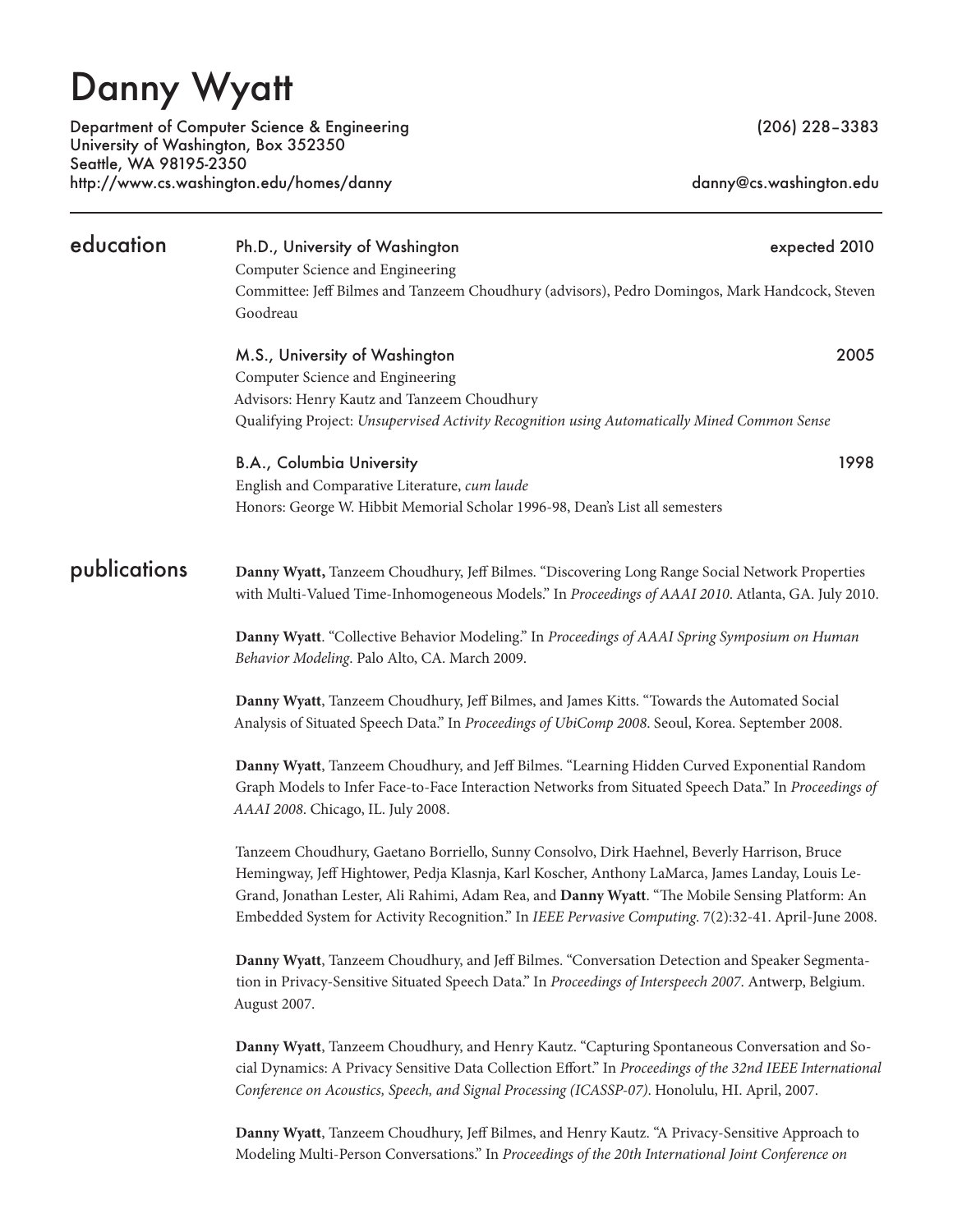| research<br>experience | <b>Research Assistant</b><br>2005-Present<br>University of Washington                                                                                                                                                                                                |
|------------------------|----------------------------------------------------------------------------------------------------------------------------------------------------------------------------------------------------------------------------------------------------------------------|
|                        | "Unsupervised Activity Recognition Using Automatically Mined Common Sense." Invited talk for UW<br>KnowItAll Group. July 17, 2005.                                                                                                                                   |
|                        | Danny Wyatt, Tanzeem Choudhury, Henry Kautz, Dieter Fox. "Creating Dynamic Social Network<br>Models Using Sensor Data." Poster at NIPS-05 Workshop on Recognition and Discovery of Activities<br>and Interactions. December 10, 2005.                                |
|                        | "Real-World Social Computing." Invited talk for UW Women in CSE. February 14, 2006.                                                                                                                                                                                  |
|                        | Danny Wyatt, Tanzeem Choudhury, Henry Kautz, James Kitts. "Creating Dynamic Social Network<br>Models from Sensor Data." Talk and abstract in International Sunbelt Social Network Conference. April<br>26, 2006.                                                     |
|                        | Poster at NIPS-07 Workshop on Statistical Models of Networks. December 8, 2007.                                                                                                                                                                                      |
|                        | "Exponential Random Graph Models and Markov Logic." UW Machine Learning Lunch. March 4, 2009.<br>Danny Wyatt, Tanzeem Choudhury, Jeff Bilmes. "Creating Social Network Models from Sensor Data."                                                                     |
|                        | "Exponential Random Graph Models for Social Networks." Invited tutorial in UW A.I. research seminar.<br>March 6, 2009.                                                                                                                                               |
|                        | "Resources for Research on Large-Scale Human Behavior Modeling: Opportunities and Challenges."<br>Panel at AAAI Spring Symposium on Human Behavior Modeling. March 23, 2009.                                                                                         |
| posters                | Danny Wyatt, Tanzeem Choudhury, Jeff Bilmes. "Dynamic Multi-Valued Network Models for Predict-<br>ing Face-to-Face Conversations." Poster at NIPS-09 workshop on Analyzing Networks and Learning<br>with Graphs. December 12, 2009.                                  |
| talks,<br>abstracts,   | "Methods for Modeling Networks of Social Behavior". PIMS Bayesian Network Modeling Group work-<br>shop on Modeling and Computation for Social Networks. June 27, 2010.                                                                                               |
|                        | Daniel Wilson, Danny Wyatt, and Matthai Philipose. "Using Context History for Data Collection in the<br>Home." In Proceedings of PERVASIVE 2005, Workshops: Exploiting Context Histories in Smart Environ-<br>ments. Munich, Germany. May 2005.                      |
|                        | Danny Wyatt, Matthai Philipose, and Tanzeem Choudhury. "Unsupervised Activity Recognition Using<br>Automatically Mined Common Sense." In Proceedings of the 20th National Conference on Artificial Intel-<br>ligence (AAAI-05). Pittsburgh, Pennsylvania. July 2005. |
|                        | Tanzeem Choudhury, Matthai Philipose, Danny Wyatt, Jonathan Lester. "Towards Activity Databases:<br>Using Sensors and Statistical Models to Summarize People's Lives." IEEE Data Engineering Bulletin.<br>29(1):49-56. March 2006.                                   |
|                        | Artificial Intelligence (IJCAI-07). Hyderabad, India. January, 2007.                                                                                                                                                                                                 |

Managed two year-long studies for sensing and modeling human social behavior. Coordinated Human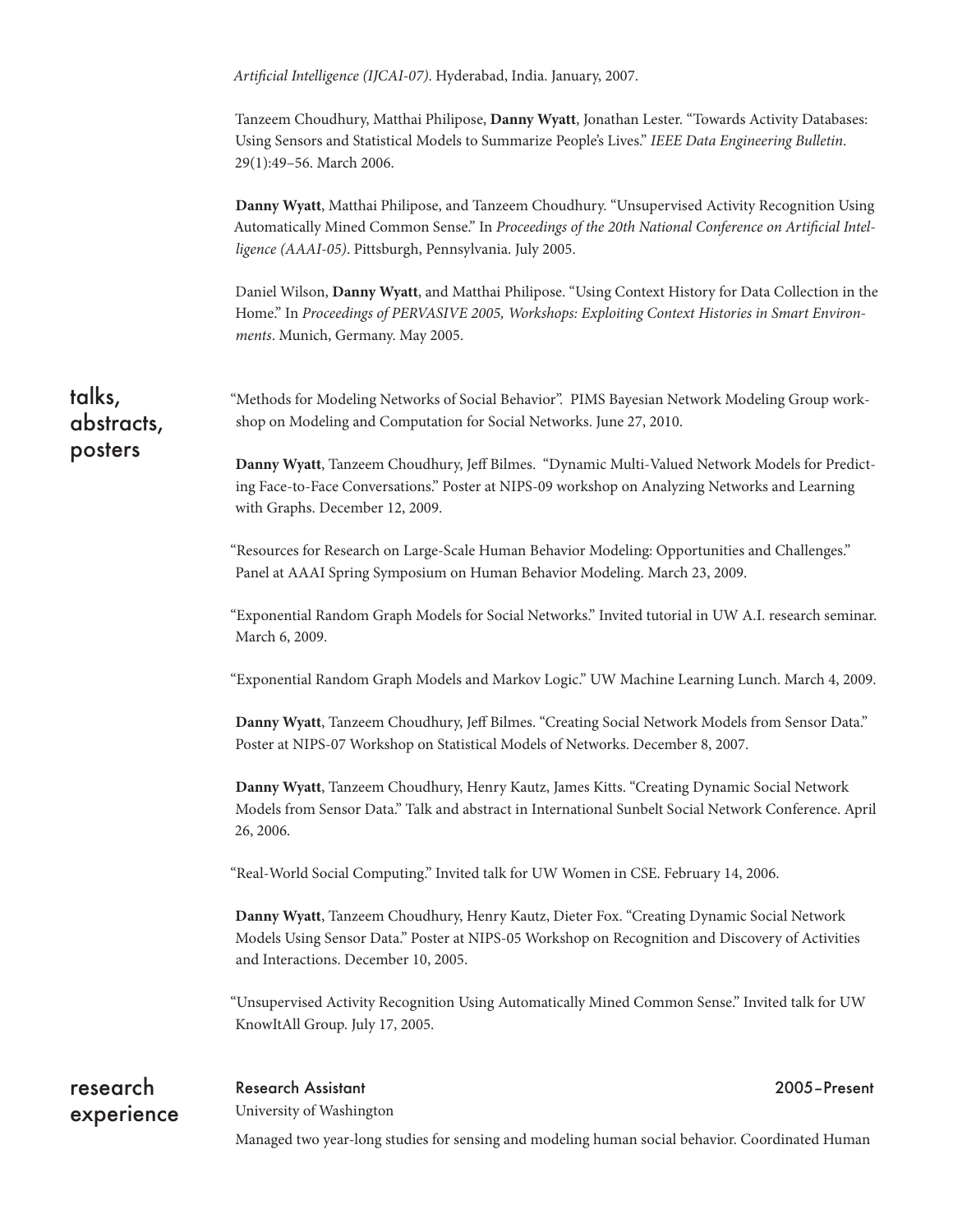Subjects Department approval, implemented sensing software with resource-constrained real-time audio processing, instrumented 24 (first year) and 17 (second year) subjects with wearable sensor platforms, collected, cleaned, and processed data. Developed novel statistical and machine learning methods for predicting and interpreting the data. Funded by NSF grant IIS-0433637.

### Research Intern Summer 2006

Intel Research Seattle

Developed methods for extracting conversations and speakers from privacy-sensitive audio data.

### Research Intern Summer 2004

Intel Research Seattle

Developed a system to learn models of human activities from text on the web and use those models to recognize real-world activities. The system can find arbitrary activity descriptions, learn the objects used to perform those activities, estimate an object's probability of use during an activity, and automatically customize its models for a specific person or environment.

### Research Assistant 2004

University of Washington

Implemented sentiment classifier for determining whether product reviews are "pro" or "con," explored feature selection for classification and methods for finding product reviews on the web.

|              | <b>Student Project</b><br>Natural Language Processing Group, Columbia University                                                                                                                                                                          | 2003             |  |
|--------------|-----------------------------------------------------------------------------------------------------------------------------------------------------------------------------------------------------------------------------------------------------------|------------------|--|
|              | Explored heuristic methods for: simultaneously merging and de-noising ontologies; determining<br>semantic relations between nouns within a noun phrase; and using general ontologies to disambiguate<br>noun senses in specialist (e.g. medical) corpora. |                  |  |
| teaching     | <b>Teaching Assistant</b><br>CSEP573: Master's level introduction to artificial intelligence.                                                                                                                                                             | <b>Fall 2004</b> |  |
|              | <b>Head Teaching Assistant</b>                                                                                                                                                                                                                            | Spring 2004      |  |
|              | CSE143: Second of two courses in an undergraduate introduction to programming sequence.                                                                                                                                                                   |                  |  |
|              | Teaching Assistant                                                                                                                                                                                                                                        | <b>Fall 2003</b> |  |
|              | <b>CSE143</b>                                                                                                                                                                                                                                             |                  |  |
| awards       | Modeling and Computation for Social Networks, funded summer school                                                                                                                                                                                        | 2010             |  |
|              | <b>IJCAI</b> Student Travel Grant                                                                                                                                                                                                                         | 2007             |  |
| activities,  | Program Committee, AAAI                                                                                                                                                                                                                                   | 2010             |  |
| service      | Reviewer, IEEE Transactions on Multimedia                                                                                                                                                                                                                 | 2010             |  |
|              | Reviewer, IEEE Pervasive Computing                                                                                                                                                                                                                        | 2009             |  |
|              | Program Committee, LOCA (Workshop on Location and Context-Awareness)                                                                                                                                                                                      | 2009             |  |
|              | Reviewer, Pervasive                                                                                                                                                                                                                                       | 2009             |  |
|              | Reviewer, UbiComp                                                                                                                                                                                                                                         | 2008             |  |
|              | Reviewer, AAAI Student Abstracts                                                                                                                                                                                                                          | 2008             |  |
|              | UW CSE Graduate Admissions Committee                                                                                                                                                                                                                      | 2006-2007        |  |
|              | UW CSE Prospective Students Recruiting Committee                                                                                                                                                                                                          | 2004, 2005       |  |
| professional | Association for the Advancement of Artificial Intelligence                                                                                                                                                                                                |                  |  |

International Network for Social Network Analysis

organizations